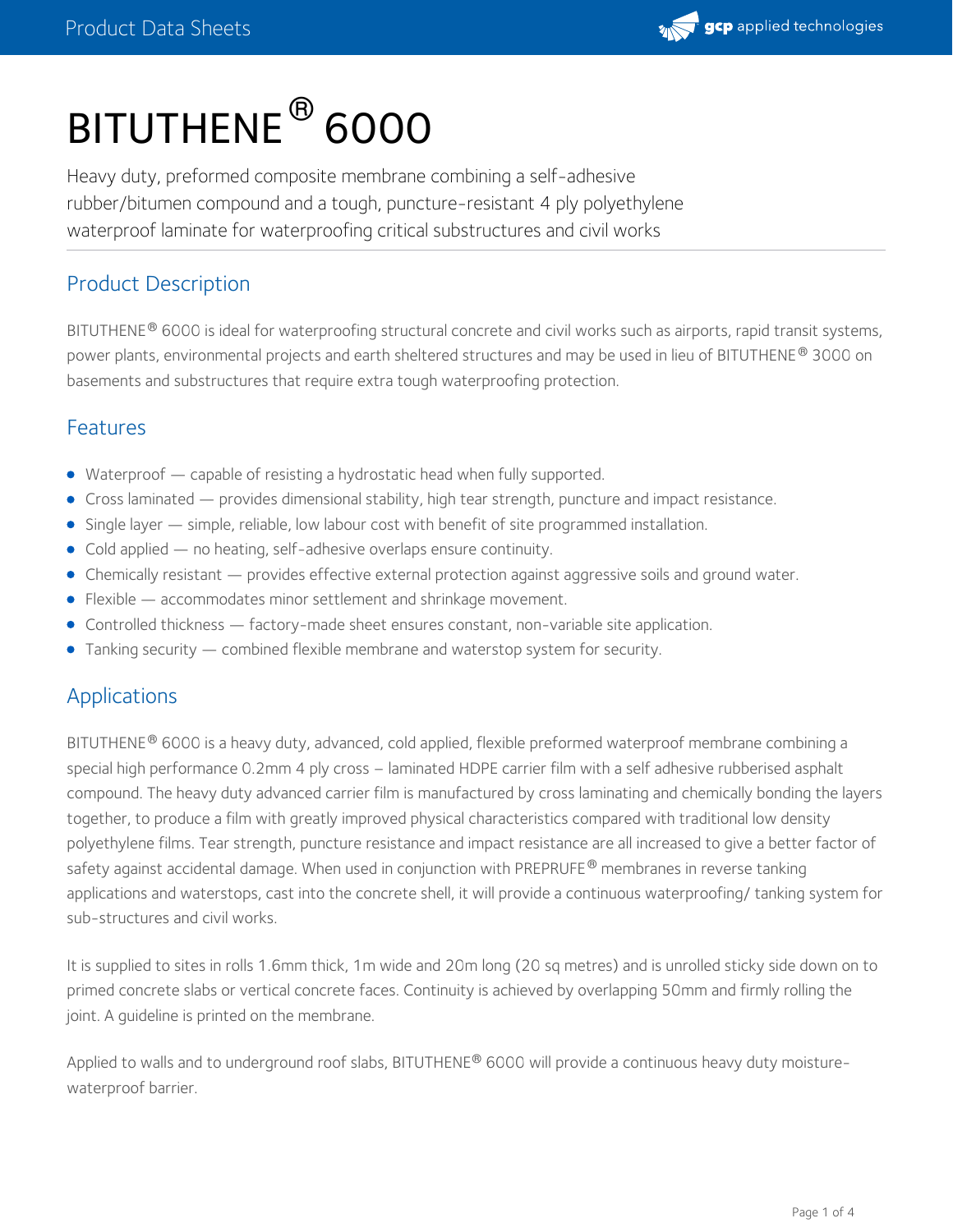

Being factory made, thickness of membrane is constant throughout and is not subjected to variations by site labour such as occur with brush applied materials. BITUTHENE® 6000 is extremely flexible and well capable of bridging shrinkage cracks in the concrete and will accommodate minor differential movement throughout the service life of the structure.

BITUTHENE® membranes should never be taken through load bearing brick/blockwork walls and must be linked with the damp-proof course to prevent extrusion under load.

# **Performance**

# BITUTHENE  $^\circledR$  6000 Typical Performance Properties

| <b>PROPERTY</b>                                | <b>TYPICAL VALUES</b> | <b>TEST METHOD</b> |
|------------------------------------------------|-----------------------|--------------------|
| Colour                                         | Dark Grey / Black     | N/A                |
| Tensile Strength (Film Only)                   | 7N/mm                 | ASTM D412*         |
| Tape Strength                                  | 10N/mm                | ASTM D412          |
| Elongation of Membrane (To Ultimate Failure of | 150%                  | ASTM D412*         |
| Rubberised Asphalt)                            |                       |                    |
| Lap Adhesion $@$ 23 $°C$                       | 683N / mm             | ASTM D1876         |
| Cycling Over Crack @ -32°C                     | no effect 100 cycles  | ASTM C836          |
| Puncture Resistance                            | 400 N                 | ASTM E154*         |
| Resistance to Hydrostatic Head                 | 60m                   | ASTM D5385         |
| Tear Resistance>                               | 36N/mm                | ASTM D624          |
| Permeance                                      | 1.3ng / $m^3$ .s.Pa   | ASTM E96 [12]      |

\* Typical values may represent average values from samples tested. Test methods may be modified.

# Installation

Sloping or vertical faces shall be smooth, regular, dry and free from nails and primed with one coat of BITUTHENE® Primer B3 applied by brush or roller, at a rate of 12 ~ 15 sq metre / litre depending on the porosity of the surface, and allowed to dry completely before the application of the BITUTHENE  $^\circ$ . Brickwork shall be flush pointed or rendered to provide a smooth surface before priming.

Where BITUTHENE® is to be left temporarily exposed on vertical surfaces, batten fixing may be necessary to prevent slippage. Prior to backfilling remove battening and cover fully with a subsequent layer of BITUTHENE  $^\text{\textregistered}$ .

BITUTHENE® 6000 shall be laid by peeling back the protective release paper and applying the adhesive face onto the prepared surface. The material should be brushed onto the surface to ensure good initial bond and exclude air. Adjacent rolls are aligned and overlapped 50mm minimum at side and ends and well rolled with a firm pressure to ensure complete adhesion and continuity between the layers. Damaged areas to be repaired by patching with an oversized patch applied to a clean dry surface and firmly rolled.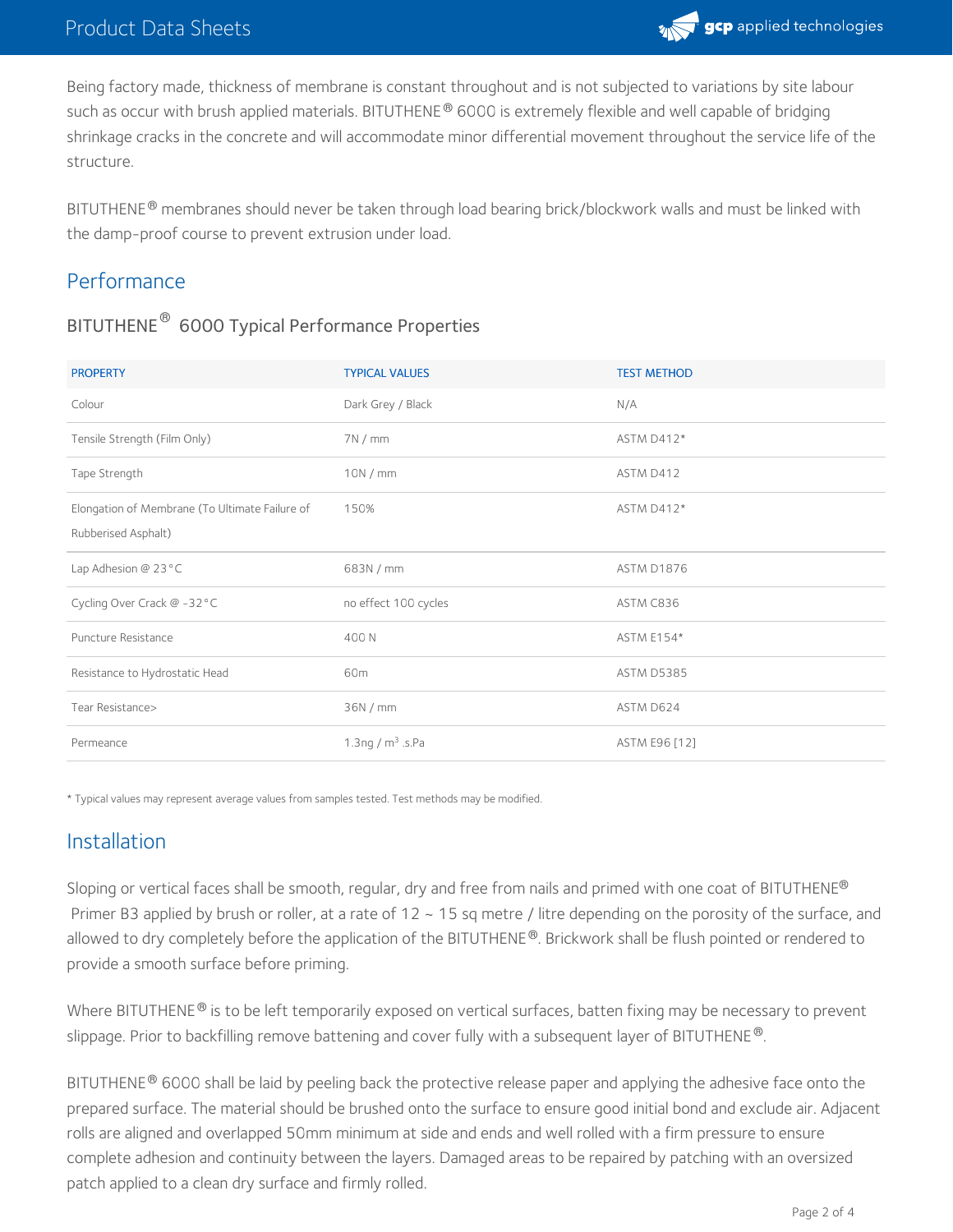

Following the application, care should be taken to prevent damage by following trades by using SERVIPAK® boards spot bonded with a 25mm screed as horizontal protection. Vertical faces to be protected against damage from backfilling and reinforcement by using SERVIPAK® or Korkpak. Backfill material should be compacted in layers to prevent settlement and dragging forces being transferred to the waterproofing systems

# Supply

# $\mathsf{BITUTHENE}^{\circledR}$  6000

| ℗<br>BITUTHENE 6000              | $1m \times 20m$ roll (20 sq m)<br>Average net weight 40kg                                                                |
|----------------------------------|--------------------------------------------------------------------------------------------------------------------------|
| Storage                          | Store upright in dry conditions below 35°C                                                                               |
| BITUTHENE <sup>®</sup> Primer B3 | 18.9 litre pails                                                                                                         |
| Coverage                         | $12 \sim 15$ sq metre per litre depending on method of application, surface<br>texture, porosity and ambient temperature |
| BITUTHENE LM                     | 5.7 litre pails                                                                                                          |
| <b>BITUTHENE</b> Mastic          | 850cc cartridges / 3 litre pails                                                                                         |

#### Complementary Materials

| SERVIPAK <sup>®</sup> , SERVIPAK <sup>®</sup> SA protection boards | See separate data sheet for details |
|--------------------------------------------------------------------|-------------------------------------|
| SERVISEAL , PVC EDGETIE™, and SERVITITE waterstops                 | See separate data sheet for details |
| PREPRUFE <sup>®</sup> 160R and 300R                                | See separate data sheet for details |

## Equipment by Others

Soft broom, Stanley knife, brush or roller for priming.

## Quality Assurance

GCP Applied Technologies is certified to ISO 9001 : 2008 by TUV SUD PSB Pte Ltd.

## Health and Safety

Refer to relevant Material Health and Safety data sheets.

# Flat Deck Waterproofing

BITUTHENE® 6000 is suitable for use as a primary waterproofing membrane on a protected roof structure. Refer to Flat Deck Protection section.